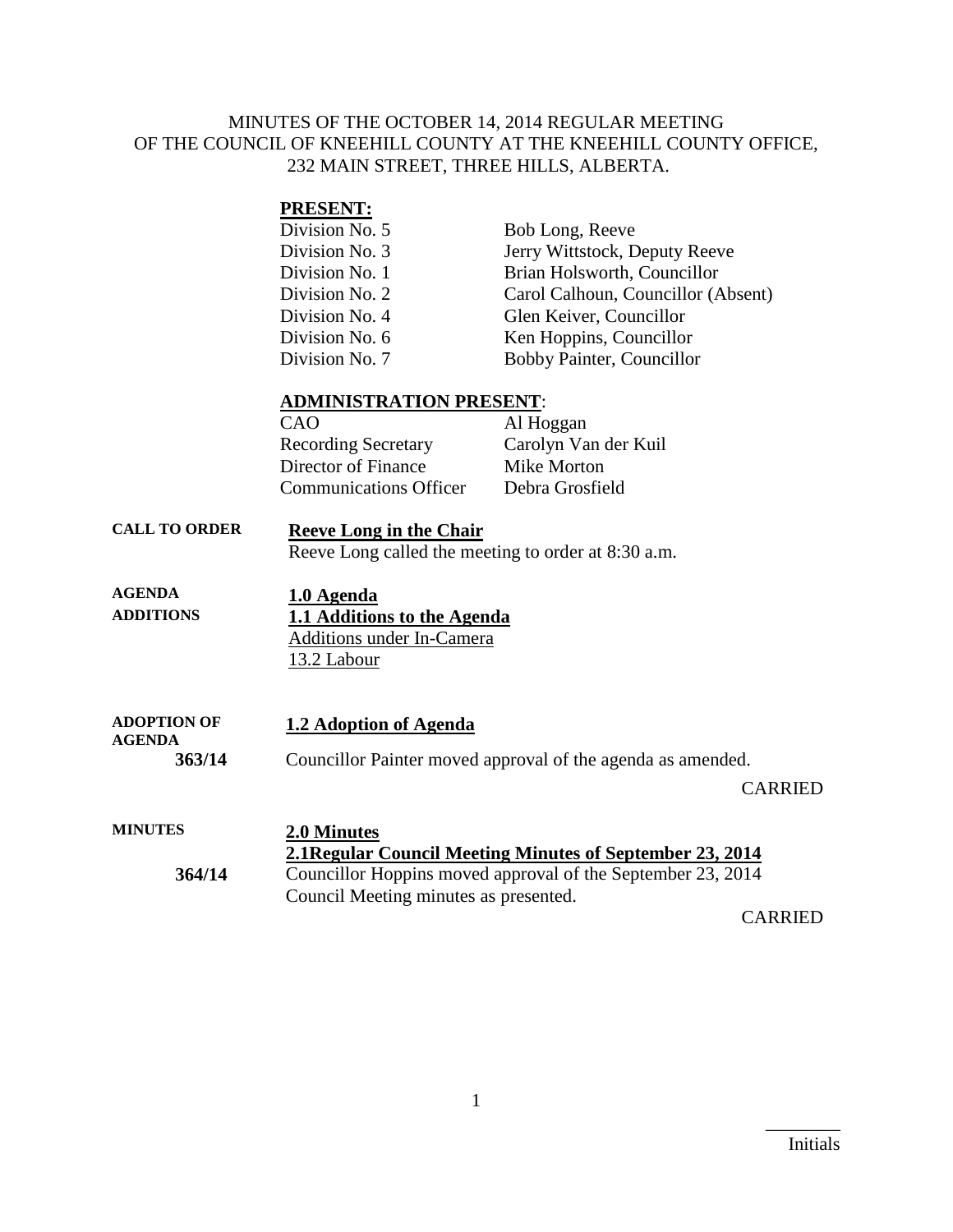# COUNCIL MINUTES OF OCTOBER 14, 2014

| <b>OPERATIONS</b>    | <b>4.0 Operations</b>                                                                                                                                                      |
|----------------------|----------------------------------------------------------------------------------------------------------------------------------------------------------------------------|
| <b>OPER SUMMARY</b>  | <b>4.1 Operations Summary</b>                                                                                                                                              |
|                      | Debi Moon, reporter for the Capital, entered the meeting at 8:37 a.m.                                                                                                      |
| 365/14               | Councillor Holsworth moved that Council receive the Operations<br>Report as presented.                                                                                     |
|                      | <b>CARRIED</b>                                                                                                                                                             |
| <b>FINANCE</b>       | 5.0 Finance                                                                                                                                                                |
| <b>TAX SALE</b>      | <b>5.1 Tax Sale Property Reserve Bids</b>                                                                                                                                  |
| 366/14               | Councillor Wittstock moved that Council approve the recommended<br>reserve bids as presented for the properties that will be going to the tax<br>sale on October 28, 2014. |
|                      | <b>CARRIED</b>                                                                                                                                                             |
| <b>NEW BUSINESS</b>  | <b>8.0 New Business</b>                                                                                                                                                    |
| <b>SR'S OUTREACH</b> | <b>8.1 Seniors Outreach Letter of Support</b>                                                                                                                              |
| 367/14               | Councillor Painter moved that Council provides support to the Seniors                                                                                                      |
|                      | Outreach Program in applying for "The Taking Action Against Elder                                                                                                          |
|                      | Abuse Coordinated Community Response Grant Program" and direct                                                                                                             |
|                      | administration to create a letter of support.                                                                                                                              |
|                      | <b>CARRIED</b>                                                                                                                                                             |
| <b>BMR</b>           | 8.2 Badlands Recreation Development Corp Request to Consider                                                                                                               |
|                      | <b>Public Road Closures</b>                                                                                                                                                |
| 368/14               | Councillor Hoppins moved to defer any consideration to close and                                                                                                           |
|                      | dispose of three unconstructed road right-of-way segments identified                                                                                                       |
|                      | by the Badlands Recreation Development Corporation until all legal                                                                                                         |
|                      | issues regarding the Badlands Motors Sports Area Structure Plan and                                                                                                        |
|                      | Redesignation has been completed.                                                                                                                                          |
|                      | <b>CARRIED</b>                                                                                                                                                             |
| <b>FLAPJACK</b>      | 8.3 Trochu Flapjack Fiesta                                                                                                                                                 |
| 369/14               | Councillor Wittstock moved that Council provide a door prize and a                                                                                                         |
|                      | donation of \$200.00 to the Town of Trochu to provide assistance with                                                                                                      |
|                      | the cost of the Flapjack Fiesta meal.                                                                                                                                      |
|                      | <b>CARRIED</b>                                                                                                                                                             |
| <b>ROAD TOUR</b>     |                                                                                                                                                                            |
| 370/14               | 8.4 Council Road Tour 2014<br>Councillor Holsworth moved that Council approve the 2014 Road Tour                                                                           |
|                      | date for Monday, October 20th, 2014.                                                                                                                                       |
|                      | $\alpha$ and then                                                                                                                                                          |

CARRIED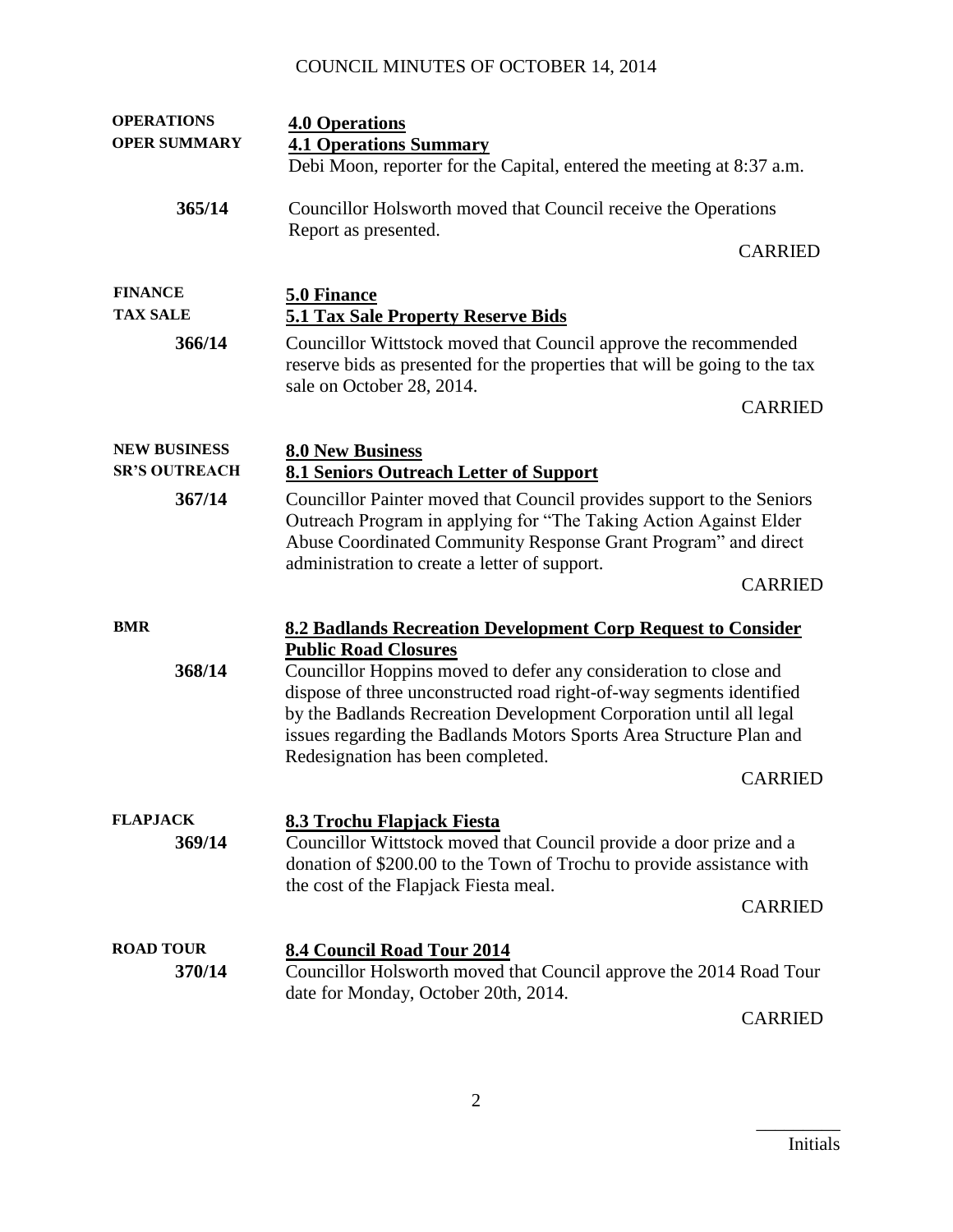# COUNCIL MINUTES OF OCTOBER 14, 2014

| <b>CHRISTMAS</b>                             | 8.5 2014 Christmas Closure                                                                                                                                                                                                                                                                                                                                                                                                                                                                                      |
|----------------------------------------------|-----------------------------------------------------------------------------------------------------------------------------------------------------------------------------------------------------------------------------------------------------------------------------------------------------------------------------------------------------------------------------------------------------------------------------------------------------------------------------------------------------------------|
| 371/14                                       | Councillor Painter moved that Council approve the scheduling of the<br>Christmas Closure of the Kneehill County office from noon on<br>December 24th, 2014 to 8:00 a.m. on Monday January 5th, 2015.<br><b>CARRIED</b>                                                                                                                                                                                                                                                                                          |
|                                              | The meeting recessed from 8:59 a.m. to 9:08 a.m.<br>Gerry Hoar from CCI Wireless was present when the meeting<br>reconvened.                                                                                                                                                                                                                                                                                                                                                                                    |
| <b>DELEGATIONS</b>                           | <b>3.0 Delegations</b>                                                                                                                                                                                                                                                                                                                                                                                                                                                                                          |
| <b>CCI WIRELESS</b>                          | 3.1 CCI Wireless, Gerry Hoar- 9:00 a.m.<br>Gerry Hoar from CCI Wireless presented to Council information<br>regarding internet coverage in Kneehill County. The CCI Wireless<br>group are seeking support from Kneehill County to apply for a<br>"Connecting Canadians Grant" which is a Federal Grant to help extend<br>internet services to rural communities. Mr. Hoar also requested<br>Kneehill County to administer a ratepayer survey to identify areas that<br>have little to no internet connectivity. |
| 372/14                                       | Councillor Holsworth moved that Kneehill County provide a letter of<br>support to CCI Wireless and administer a survey to our ratepayers<br>regarding internet coverage in Kneehill County.<br><b>CARRIED</b>                                                                                                                                                                                                                                                                                                   |
|                                              | The meeting recessed from 9:37 a.m. to 9:47 a.m.                                                                                                                                                                                                                                                                                                                                                                                                                                                                |
|                                              | Gerry Hoar and Debra Grosfield were not present when the meeting<br>reconvened.                                                                                                                                                                                                                                                                                                                                                                                                                                 |
|                                              | Debra Grosfield re-entered the meeting at 9:49 a.m.                                                                                                                                                                                                                                                                                                                                                                                                                                                             |
| <b>NEW BUSINESS</b><br><b>POLICY #3-19-4</b> | 8.0 New Business Cont'd<br>8.6 Policy #3-19-4, Reimbursement-Attendance at Community &<br><b>Invitational Events</b>                                                                                                                                                                                                                                                                                                                                                                                            |
| 373/14                                       | Councillor Hoppins moved that That Policy #3-19-4, Reimbursement-<br>Attendance at Community & Invitational Events Policy, be accepted as<br>proposed and presented.                                                                                                                                                                                                                                                                                                                                            |
|                                              | <b>CARRIED</b>                                                                                                                                                                                                                                                                                                                                                                                                                                                                                                  |
| <b>ORGANIZATIONAL</b><br><b>CHART</b>        | 8.7 Kneehill County Organizational Chart                                                                                                                                                                                                                                                                                                                                                                                                                                                                        |
| 374/14                                       | Councillor Wittstock moved that Council receive the January 2015<br>Organizational Chart as information.                                                                                                                                                                                                                                                                                                                                                                                                        |
|                                              |                                                                                                                                                                                                                                                                                                                                                                                                                                                                                                                 |

CARRIED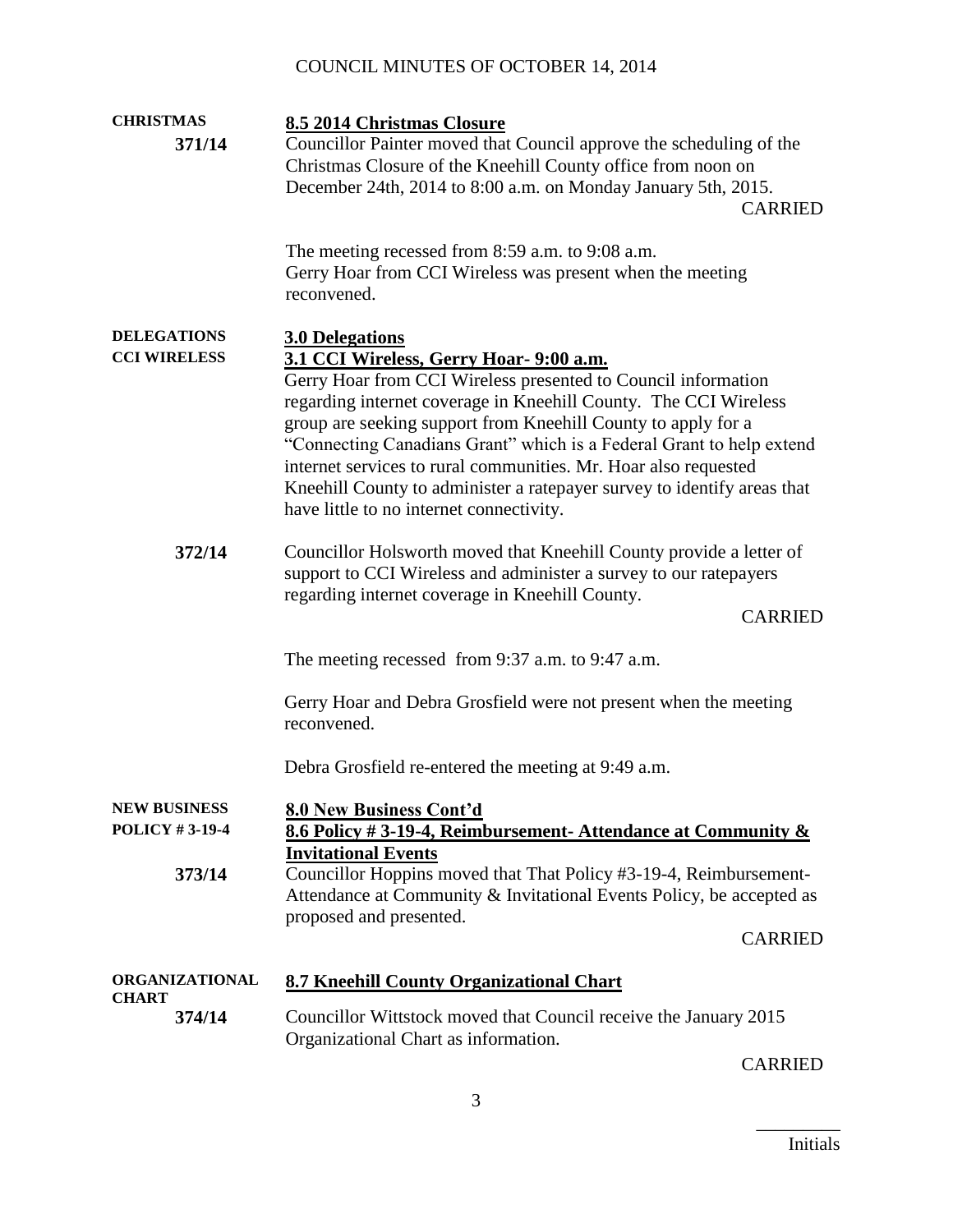| <b>COMMUNITY</b><br><b>GRANTS</b>    | 8.8 Community Grants to Non-Profit Organizations Round Two                                                                                                                                             |                |
|--------------------------------------|--------------------------------------------------------------------------------------------------------------------------------------------------------------------------------------------------------|----------------|
| 375/14                               | Councillor Hoppins moved to defer this agenda item until the<br>Committee of the Whole meeting.                                                                                                        |                |
|                                      |                                                                                                                                                                                                        | <b>CARRIED</b> |
| <b>COUNCIL REPORTS</b><br><b>MPC</b> | <b>10.0 Council and Committee Reports</b><br><b>10.1 Municipal Planning Commission</b> -Minutes were provided from the<br>August 6, 2014 and August 26, 2014 Municipal Planning Commission<br>meeting. |                |
| <b>COMM FUTURES</b>                  | <b>10.2 Community Futures</b> -Minutes were provided from the September<br>4, 2014 Annual General Meeting of the Directors of the Community<br>Futures Wildrose.                                       |                |
| <b>FCSS</b>                          | <b>10.3 Kneehill Regional Family &amp; Community Support Services-</b><br>Approved minutes were provided from the June 26, 2014 meeting.                                                               |                |
| 376/14                               | Councillor Holsworth moved that Council receive the Council and<br>Committee reports as presented.                                                                                                     |                |
|                                      |                                                                                                                                                                                                        | <b>CARRIED</b> |
| <b>CORRESPONDENCE</b><br>377/14      | 11.0 Correspondence Report<br>Councillor Hoppins moved that Council receive the Correspondence<br>Report as presented.                                                                                 | <b>CARRIED</b> |
| <b>COUNCIL ACT LIST</b><br>378/14    | <b>12.0 Council Follow-up Action List</b><br>Councillor Wittstock moved that Council receive the October 14, 2014<br>Council Follow-Up Action List as presented for information.                       | <b>CARRIED</b> |
|                                      | Debi Moon left the meeting at 9:49 a.m.                                                                                                                                                                |                |
| <b>IN-CAMERA</b><br>379/14           | 14.0 In-Camera<br>Councillor Hoppins moved that Council go into In-Camera at 10:00 a.m.                                                                                                                | <b>CARRIED</b> |
|                                      | Debra Grosfield left the meeting at 10:00 a.m.<br>Carolyn Van der Kuil, Al Hoggan and Mike Morton left the meeting at<br>10:07 a.m.                                                                    |                |
| 380/14                               | Councillor Wittstock moved that Council go out of In-Camera at 10:22<br>a.m.                                                                                                                           |                |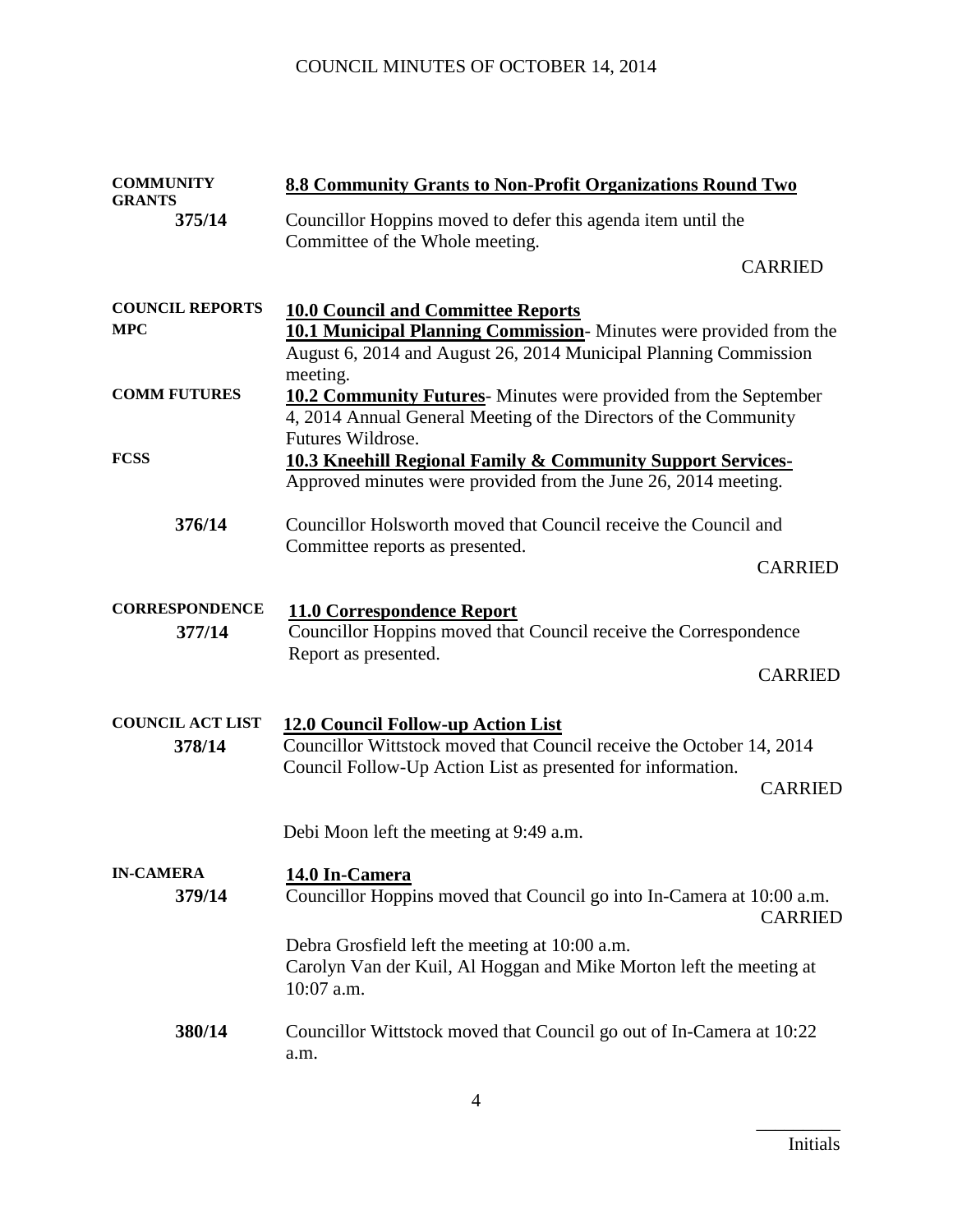## COUNCIL MINUTES OF OCTOBER 14, 2014

#### CARRIED

|        | The meeting recessed from $10:22$ a.m. to $10:30$ a.m.<br>Al Hoggan and Carolyn Van der Kuil were present when the meeting<br>reconvened.                                                                                                                                                                                                                                 |
|--------|---------------------------------------------------------------------------------------------------------------------------------------------------------------------------------------------------------------------------------------------------------------------------------------------------------------------------------------------------------------------------|
| 381/14 | Councillor Painter moved the Council meeting to recess to go into a<br>Committee of Whole meeting.<br><b>CARRIED</b><br>Time: 10:30 a.m.                                                                                                                                                                                                                                  |
| 382/14 | Councillor Holsworth moved the Council meeting back in session.<br><b>CARRIED</b><br>Time: 11:20 a.m.                                                                                                                                                                                                                                                                     |
| 383/14 | Councillor Hoppins moved to amend Policy #15-13, the Rural<br>Community Hall Grant and Policy #15-3, Community Grants to Non-<br>Profit Organization as per Council's recommendations discussed in the<br>Committee of the Whole meeting and to bring the policies back to a future<br>Council meeting for approval.<br><b>CARRIED</b>                                    |
| 384/14 | Councillor Wittstock moved that Council approve the October 2014<br>Community Grants to Non-Profit Organizations funding to the following<br>organizations that were recommended during the Committee of Whole<br>meeting.<br>Orkney Athletic Association- \$5,000.00<br>Torrington Historical Society- \$5,000.00<br>Carbon Municipal Library-\$540.00<br><b>CARRIED</b> |

**ADJOURNMENT Adjournment** The meeting adjourned at 11:30 a.m.

> Bob Long Reeve

\_\_\_\_\_\_\_\_\_\_\_\_\_\_\_\_\_\_\_\_\_\_\_\_

\_\_\_\_\_\_\_\_\_\_\_\_\_\_\_\_\_\_\_\_\_\_\_

Al Hoggan